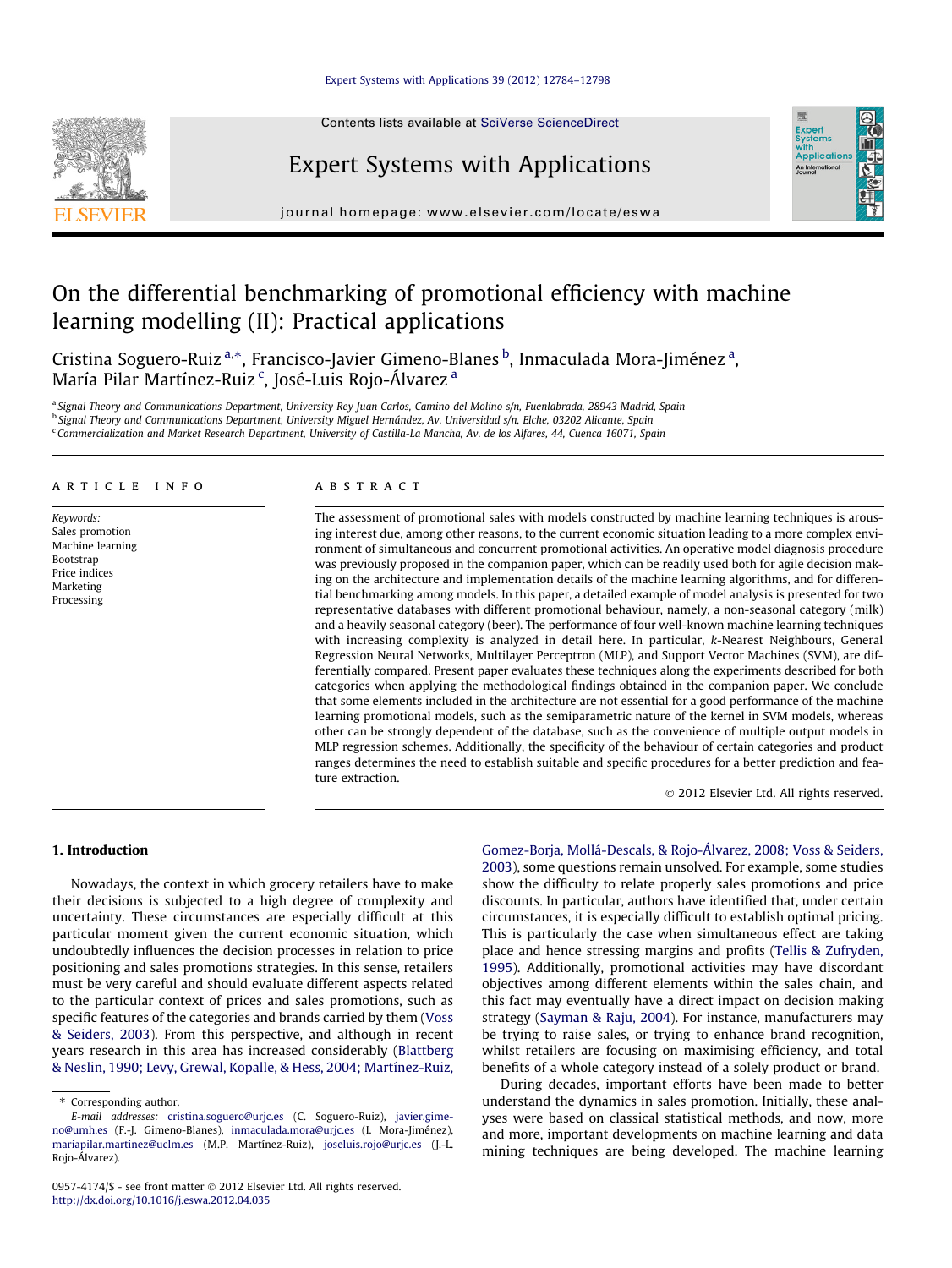techniques have the objective to find repetitive patterns, trends or rules, which can explain data behaviour at a given context, allowing to extract new knowledge on the consumer behaviour, to improve the performance of marketing operations, and to estimate the deal effect curve (DEC). Though a vast amount of knowledge has been obtained in this setting from machine learning techniques, there are still promotional behaviours that have not been studied in detail sufficiently. Hence, a deeper analysis on sales promotion characterization, based on empirical methods, needs to be addressed [\(Bell, Chiang, & Padamanabhan, 1999; Blatterg, Briesch,](#page--1-0) [& Fox, 1995; Leeflang & Wittingk, 2000](#page--1-0)).

There are a number of operational issues that need to be considered when machine learning techniques are to be applied to promotional modelling [\(Liu, Kong, & Yang, 2004;](#page--1-0) [Martínez-Ruiz,](#page--1-0) [Mollá-Descals, & Rojo-Álvarez, 2006;](#page--1-0) [Martínez-Ruiz, Mollá-Des](#page--1-0)[cals, Gómez-Borja, & Rojo-Álvarez, 2006a](#page--1-0); [Wang, Li, & Zhao,](#page--1-0) [2008; Van Heerde, Leeflang, & Wittink, 2001](#page--1-0)): (1) heavy tails and heteroscedasticity for the prediction residuals yield to Gaussianity as a residual property not always to be assumed; (2) actual risk in merit figures has to be properly taken into account throughout all the machine design process; (3) it is not always easy to set a cut-off test for results evaluation. For these reasons, the companion paper ([Soguero-Ruiz, Gimeno-Blanes, Mora-Jiménez, Martínez-Ruiz, &](#page--1-0) [Rojo-Álvarez, 2012\)](#page--1-0) presented a simple nonparametric statistical tool, based on the paired bootstrap resampling for establishing clear statistical comparisons among methods. Additionally, the companion paper analysed the assumptions, the method, and the steps, that should be applied to properly utilise the learningfrom-samples technique for promotional characterization. This study allowed us to analyze and evaluate different models in terms of averaged and scatter characterizations of merit figures for the distribution of the actual risk. As a positive result in [\(Soguero-Ruiz](#page--1-0) [et al., 2012](#page--1-0)), it should be mentioned that the free parameter tuning procedure was strongly independent from an important number of performance measurements (index of agreement D – D index, Mean Absolute Error – MAE, or Relative Mean Absolute Error – RMAE), which was a demonstration of the powerfulness of the method for making statistical comparisons in this setting.

This paper presents a set of practical applications for the proposed methods and systematic benchmarking among several relevant and well-known different learning techniques. Results are shown for two representative databases with different promotional behaviour, namely, a non-seasonal stable category (milk) and a heavily seasonal category (beer). Four well-known machine learning algorithms with increasing complexity are benchmarked differentially, specifically, k-Nearest Neighbours (k-NN), General Regression Neural Networks (GRNN), Multilayer Perceptron (MLP), and Support Vector Machines (SVM). Subsequent experiments are devoted to explore the actual performance improvement obtained for machine design architecture in MLP and SVM, and the procedure is stated for feature selection analysis criteria.

The draw of the paper is as follows. Section 2 presents a description of the machine learning techniques analyzed in this work, and a short summary of the method proposed in the companion paper ([Soguero-Ruiz et al., 2012](#page--1-0)). Afterward, the two databases to be used for sales promotion modelling are described (milk and beer category) in Section [3.](#page--1-0) Section [4](#page--1-0) includes the results of the four experiments (A, B, C and D) and the analysis performed on both databases. Experiment A is devoted to a detailed comparison of the performance for the different techniques on each data set. Experiment B shows the performance of different elements in the MLP architecture design, whereas Experiment C deals with the kernel architecture in SVM estimation modelling design. Last, experiment D, gives a principled approach to feature selection using the paired bootstrap test in the merit figures. Finally, in Section [5](#page--1-0), discussion is presented and concluding remarks are summarized.

## 2. Machine learning techniques for promotional sales modelling

Machine learning techniques have emerged as powerful tools to extract relevant quantitative information ([Mitchell, 1997; Van](#page--1-0) [Heerde, Leeflang, & Wittink, 2000](#page--1-0)). Two different types of regression methods have been mostly used in the sales promotion literature, to analyse the sales response to price promotions discounts: parametric regression and nonparametric regression. Parametric regression assumes a certain functional form underlying the data, namely linear, exponential, or logarithmic. The simplest parametric regression model is the linear model, where the parameters can be easily estimated using Ordinary Least Squares (OLS), assuming the presence of additive, uncorrelated, and Gaussian white noise. However, in the presence of heteroscedasticity, Generalized Least Squares methods are more appropriate ([Hastie & Tibshirani,](#page--1-0) [1990](#page--1-0)). In addition, Maximum Likelihood models assume a given statistical distribution linking the parameters and the data [\(Rup](#page--1-0)[pert, Wand, & Carroll, 2003\)](#page--1-0).

Nonparametric regression does not assume any a priori functional form, but it rather relies on approximating the observations locally. Examples of nonparametric methods are spline regression, k-NN, and kernel estimators, among others [\(Ruppert et al., 2003\)](#page--1-0). The main advantages of non parametric methods are flexibility and consistency, which are established under much more general conditions than for parametric modelling. In this respect, it is interesting to remark how nonlinearity, non-normal errors, and heteroscedasticity, are automatically accommodated by nonparametric methods. Nevertheless, a disadvantage of the nonparametric approach is that its convergence rate is often slower than that of parametric estimators. Therefore, precise estimation of the nonparametric multidimensional regression requires comparatively a higher number of observations.

A trade-off between parametric and nonparametric features can be found in semiparametric regression (SR), which uses a model that considers at the same time: (i) a parametric component, that provides efficiency and low variance; and (ii) a nonparametric component, that provides flexibility and small bias, whenever they are optimally combined. The use of SR to assess economic series analysis was first used by ([Robinson, 1988, 1989](#page--1-0)). In this setting, a successful application of SR in deal effect curve estimation (DEC) ([Martínez-Ruiz, Mollá-Descals, Gómez-Borja, & Rojo-Álvarez,](#page--1-0) [2006b; Martínez-Ruiz et al., 2008; Van Heerde et al., 2001\)](#page--1-0) suggests that a comparatively high number of data is required and also over-fitting deserves attention. These aspects can limit the applicability of SR methods, where the number of observations can be only tens or some few hundreds.

#### 2.1. General data model for promotional sales

In order to support the model architecture that is capable of learning from the relationships between inputs (x, column vector) and outputs  $(y)$ , it is required a finite number of paired observations. In sales promotion modelling, the input pattern may consist of information about price changes and promotion characteristics, whereas the output would correspond to the number of sold units for a given product. The model  $f()$  for the relation  $y = f(x)$ , has been mainly estimated in the marketing research literature by using three different families of regression methods. Regarding to the first of them, in parametric methods, it is assumed a previously known shape or structure for functional relation  $f($  ). In this case, the functional is often defined by a simple relationship (linear), while the nonparametric method does not assume any prior structure in terms of data model, instead, it is built the estimated relationship based on kernels (for instance, the Gaussian kernel)